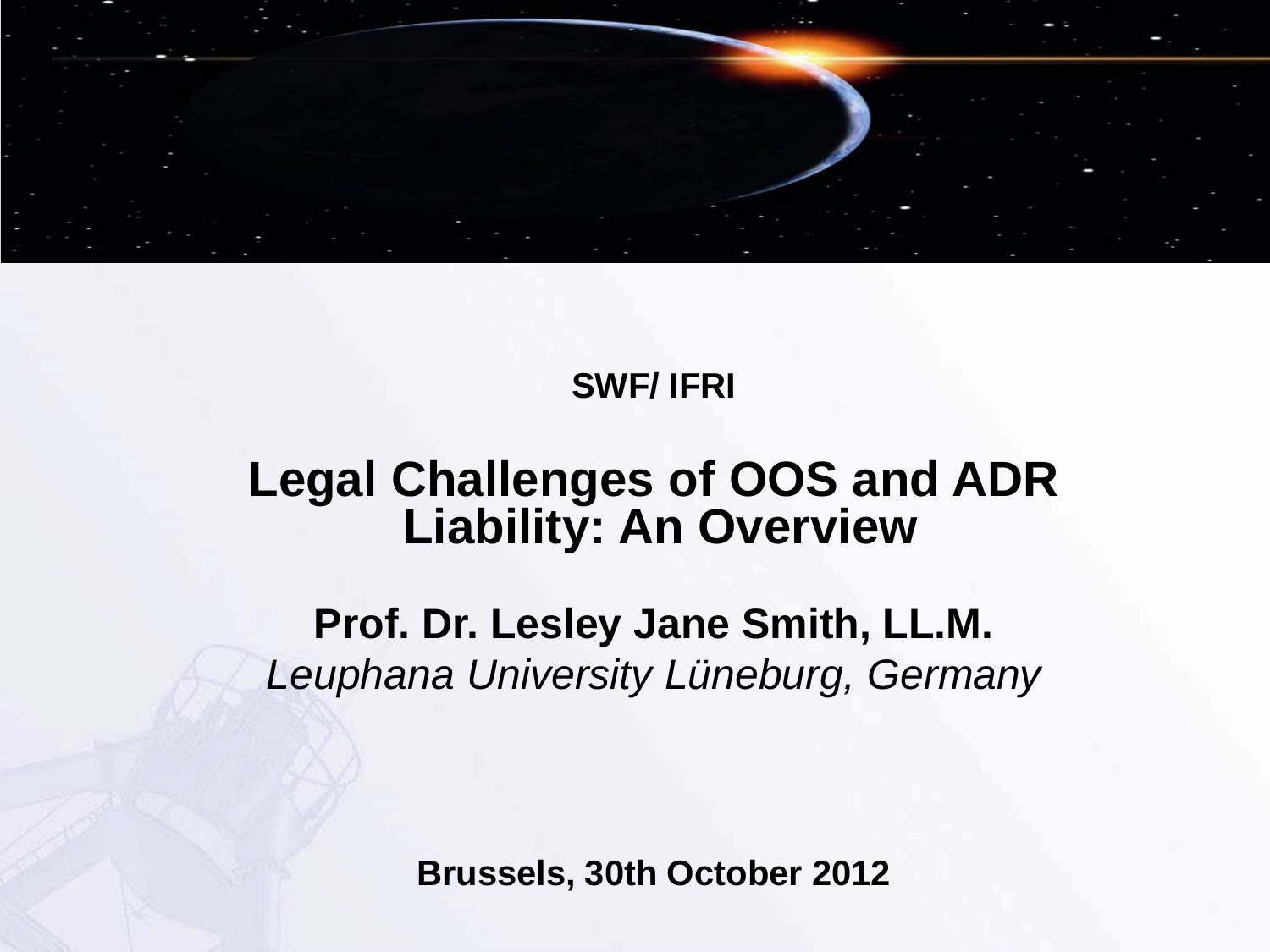#### **Overview**

- Drivers for ADR and OOS from legal perspective
- Backdrop of international liability system
- Discussion of 'fault'
- Models for risk allocation and insurance
- Prerequisites for ADR + OOS missions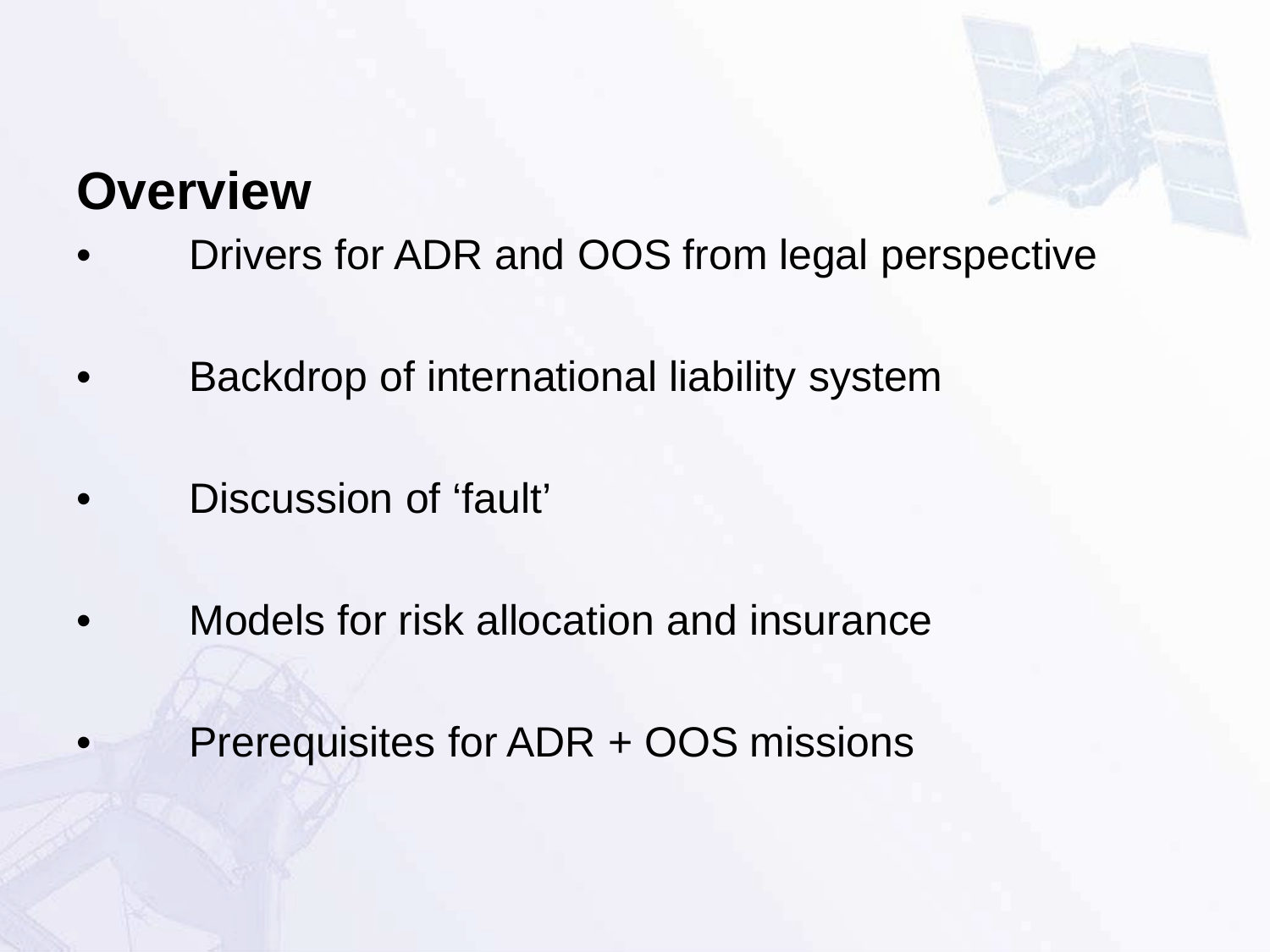

#### **I. Drivers**

- ADR and OOS: essential tools in sustaining space activities
	- Balance of interests between all actors
	- Debris remediation as expression of 'precautionary principle'
	- Accompanied by inevitable risks
		- Models to be developed for risk allocation, taking traditional philosophy of space activities into account
		- Assumption of (own) risk; insurance coverage (?)
		- Cooperation subject to conditions conform to international law
		- Notification and 'informed consent' of States
			- Art IX OST (protection of outer space); Art IV REG (registry details as indication of 'sovereign' rights over satellites)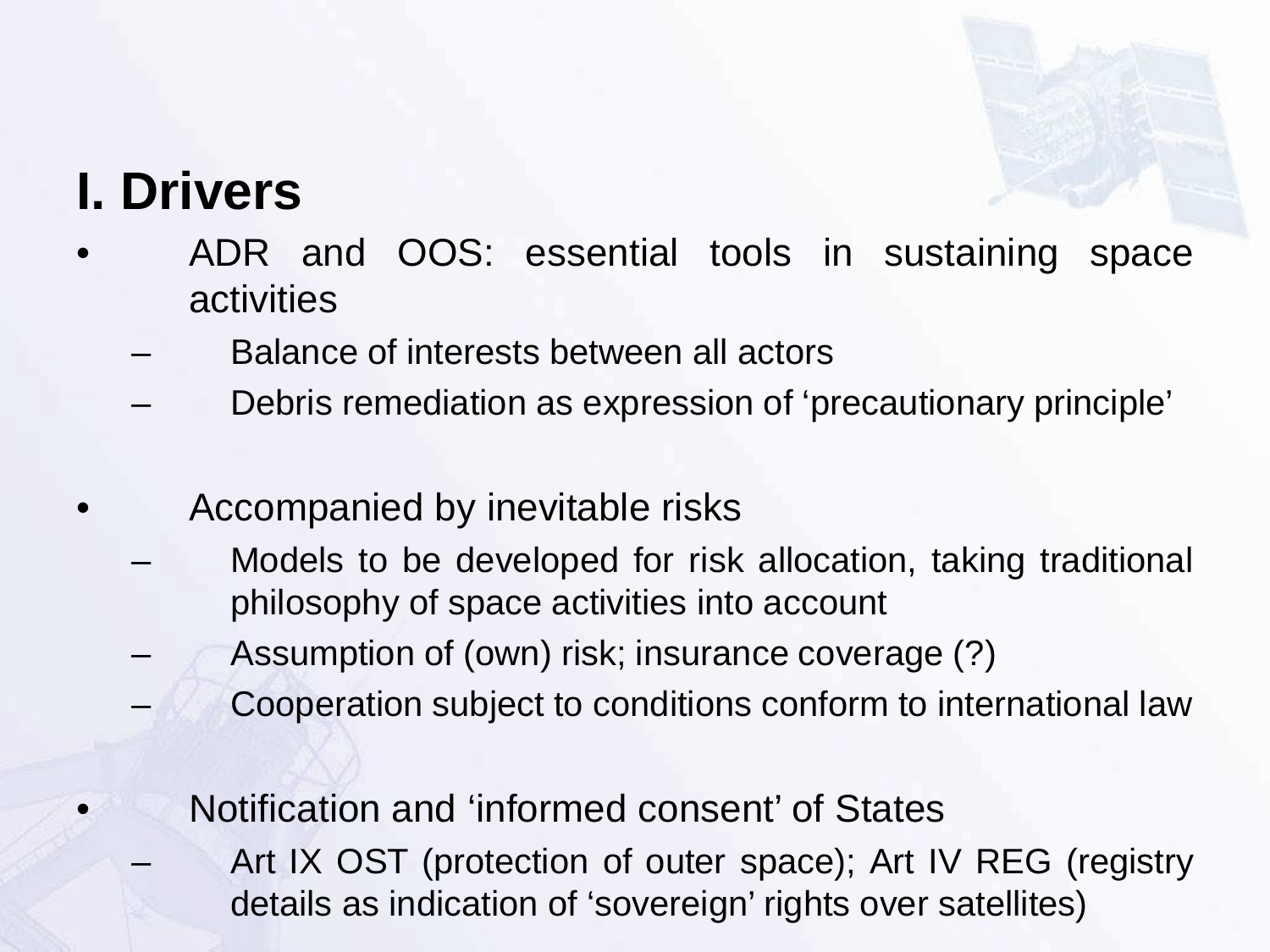

# **II. Legal Backdrop**

- Heritage of 5 UN Treaties, notably OST, REG and Liability Convention LIAB
	- Provisions on conduct of space activities; duties of States
- Arts I, III OST
	- International cooperation and understanding; peaceful use
- Art VI OST
	- International State responsibility
- Art VII OST and LIAB
	- Launching state liable for damage caused by space object

\*ITU aspects not covered here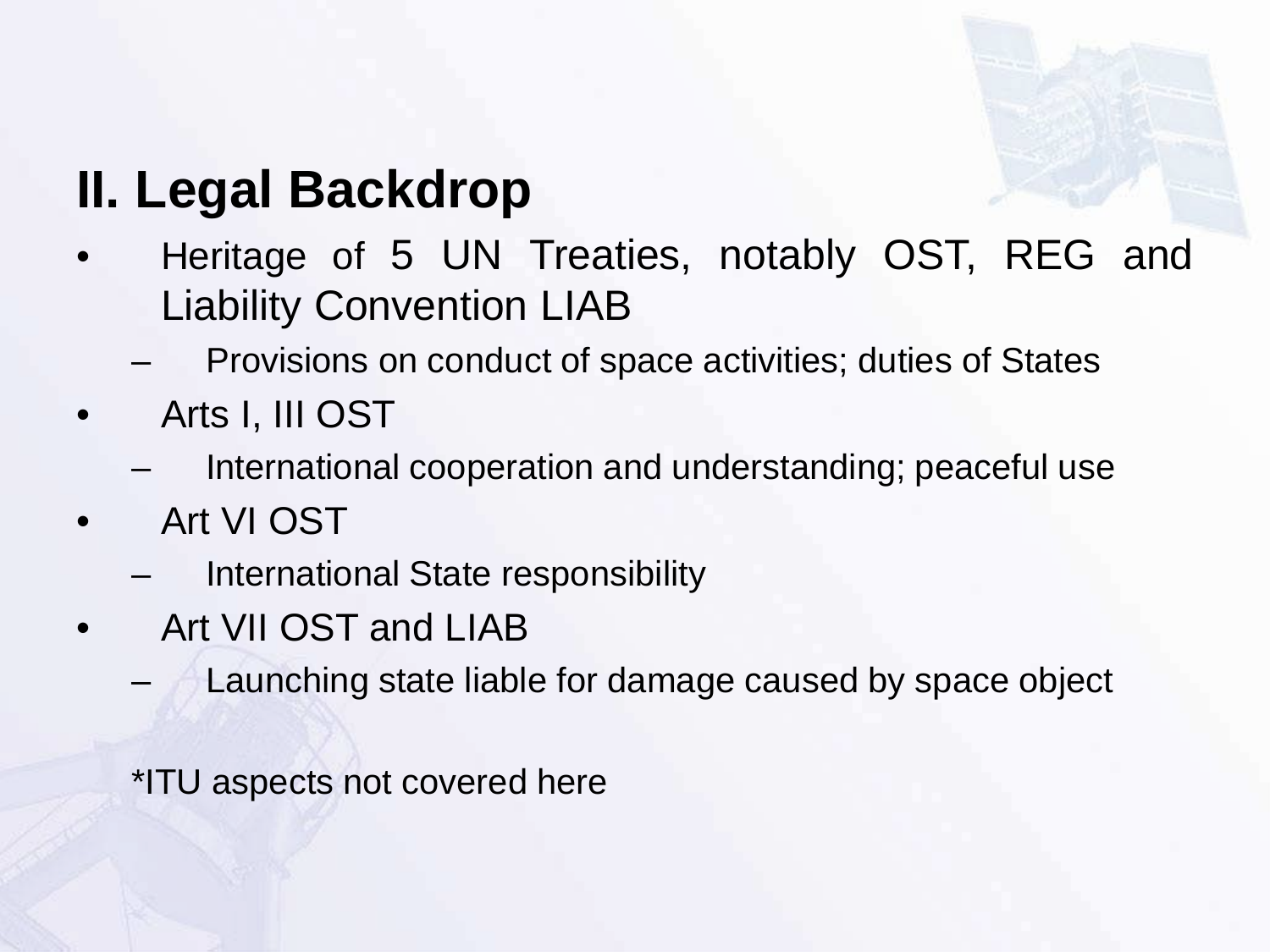### **III. Specifics of Fault Liability relevant to ADR**

- No liability for damage to outer space environment
	- Absence of rules here; no 'polluter pays' principle
	- Only via national law (at licensing level; increasing impact of EU Directives on use of chemicals etc.)
- Absolute/fault liability dichotomy between damage on earth and in outer space Arts. II, III LIAB
	- **Historical**
- Fault liability for collisions in outer space, Art III LIAB
	- Damage from space object to a space object (+ persons)
	- Debris as space object, Art I (d) LIAB
	- Measure of fault?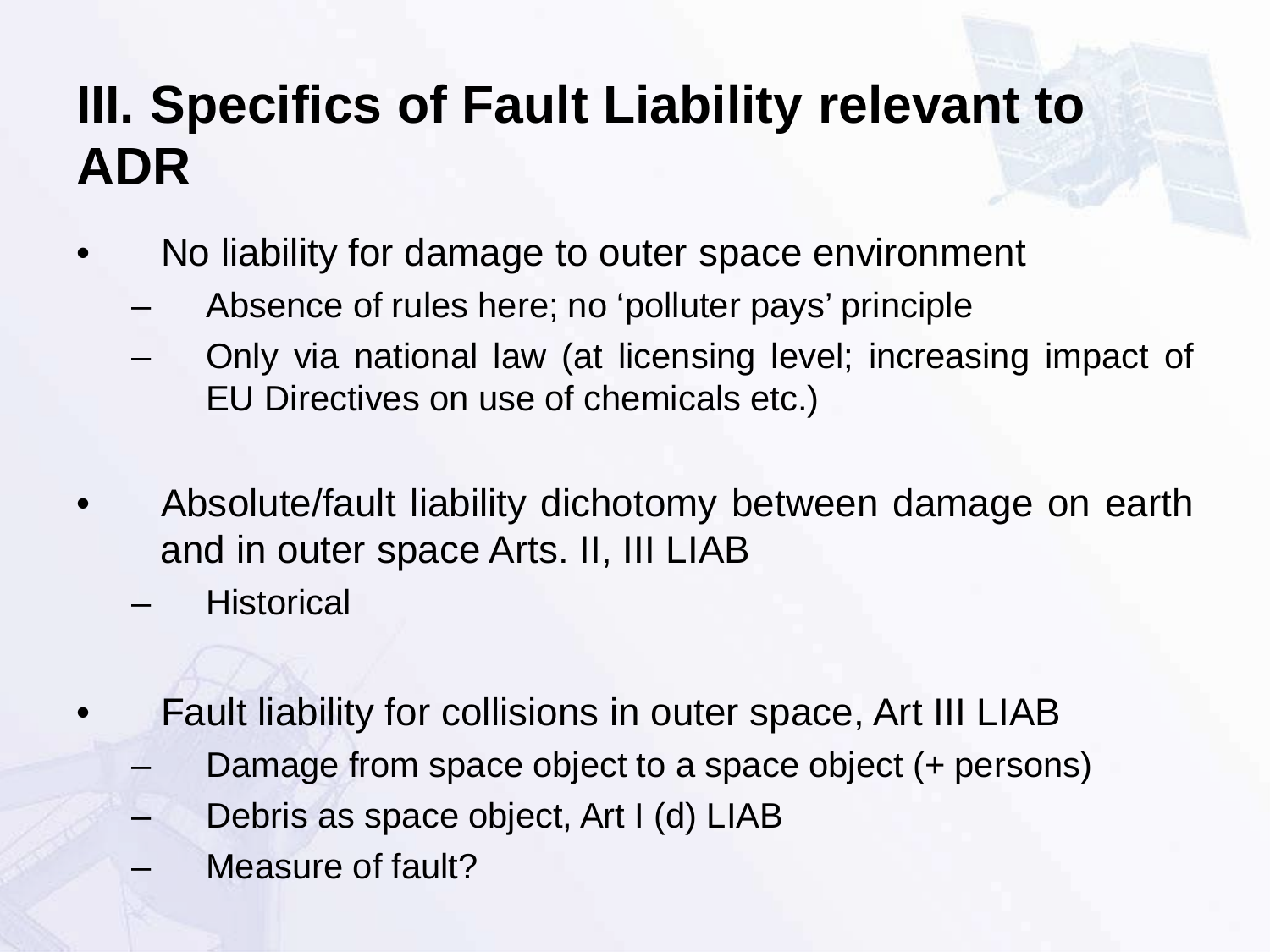# **IV. Measure of Fault**

- Definitions: *per* general 'common' law
	- Failure to maintain accepted level of 'professional' standard
	- Gross negligence clearer = willful, manifestly reckless conduct
- Difficulties with 'fault' in outer space
	- Technical recommendations, not binding, but relied on
	- IADC/ UN/ EU/ ITU Debris Mitigation Guidelines
	- State practice? Guideline terms cannot be ignored
- Time factor re guidelines, particularly as to state of the art?
	- Non-retroactivity of technical standards; parallels in tort liability
	- N.B. standards alone do not always dictate liability in law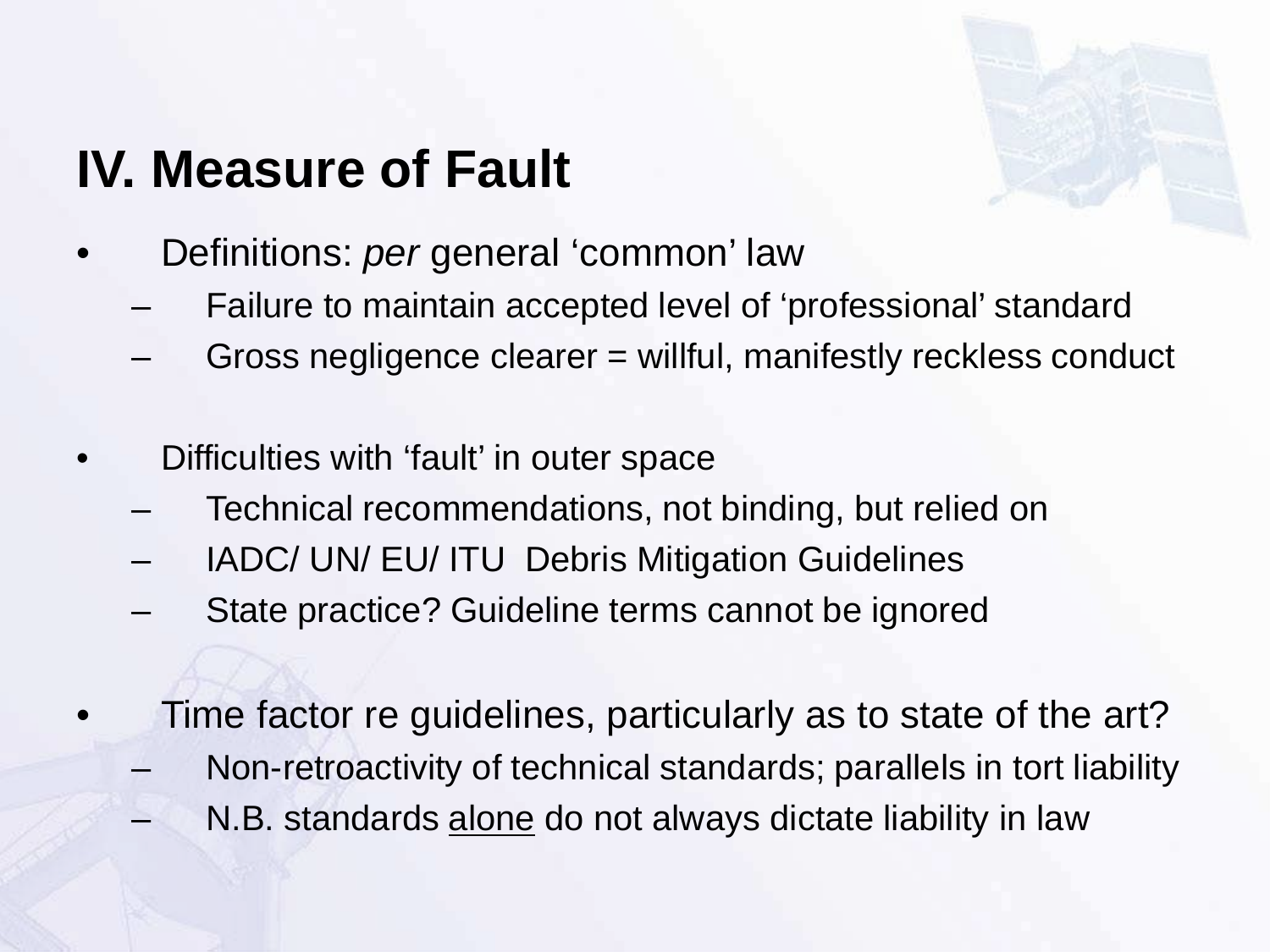#### **V. 'Fault' as seen through Calculus: Heralding a new light on liability for ADR?**

- **Interpretation of fault by US Supreme Court: B< PL**
	- **B** = burden of taking precautions
	- **P** = probability that risk or collision will occur
	- $L = \text{cost of injury (or liability)}$
- **Liability arises where burden (of debris removal/ collision avoidance) is less than cost of injury, multiplied by probability of occurrence**
- **Where B ≥ cost of injury, no liability**
	- See e.g. UK 2011 Impact Assessment, with probability calculations for collisions in LEO
		- $7.7*10 6$  = rare, but potential occurrence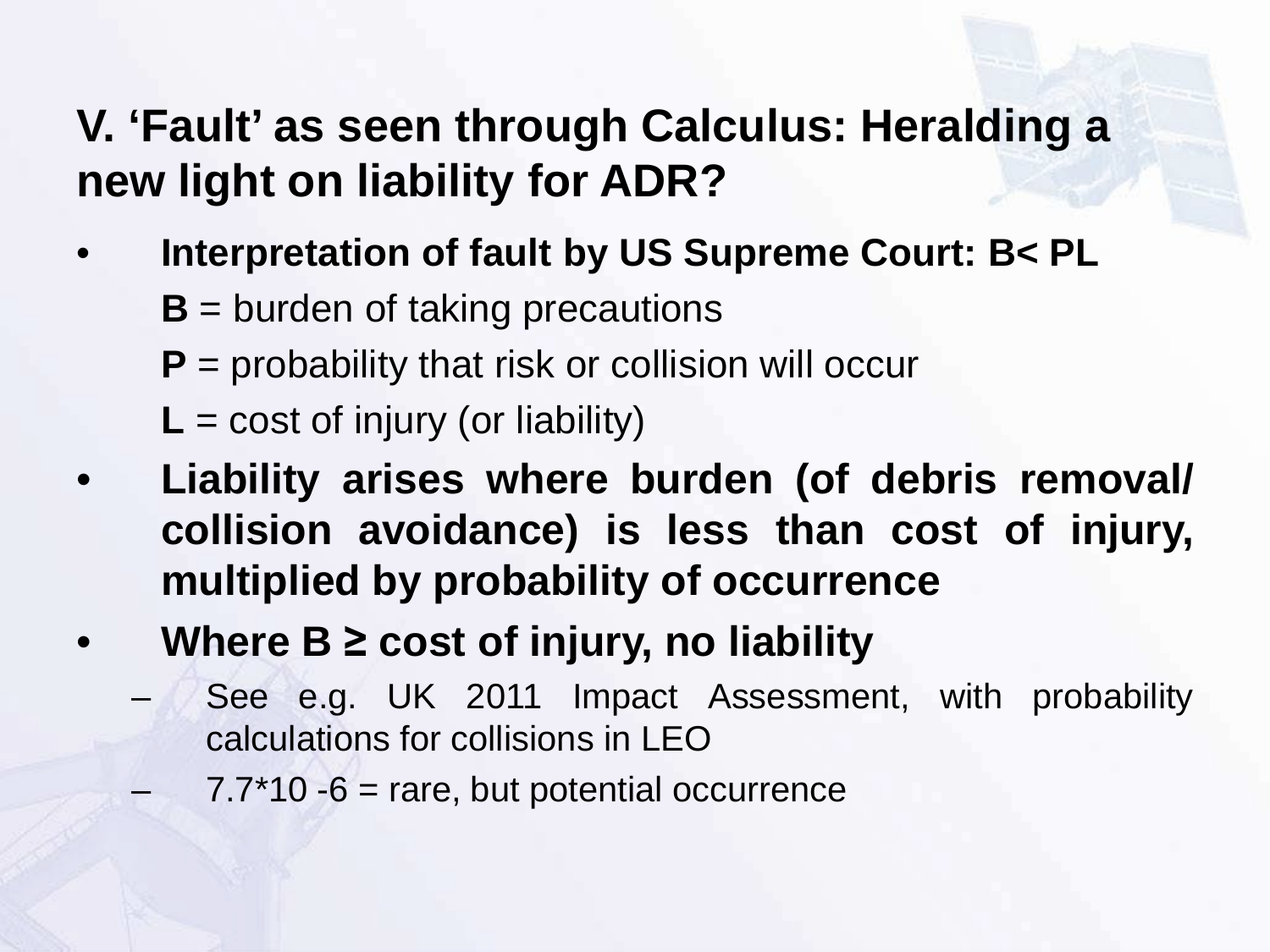#### **VI. Expediencies of Liability for Outer Space Activities and ADR: Forms of Dispute Resolution**

- *Firstly,* international liability system not exclusive **Art XI.2 LIAB**: domestic courts are competent to hear disputes
	- or: International arbitration
	- Applicable law likely to play decisive role *in casu*
- **Secondly**, a further expediency of international law
- State responsibility continues for outer space activities – Art VI OST
	- Presupposes national monitoring and control
	- **Possibly even duties to undertake ADR?**
	- Debris removal highly relevant for sustainability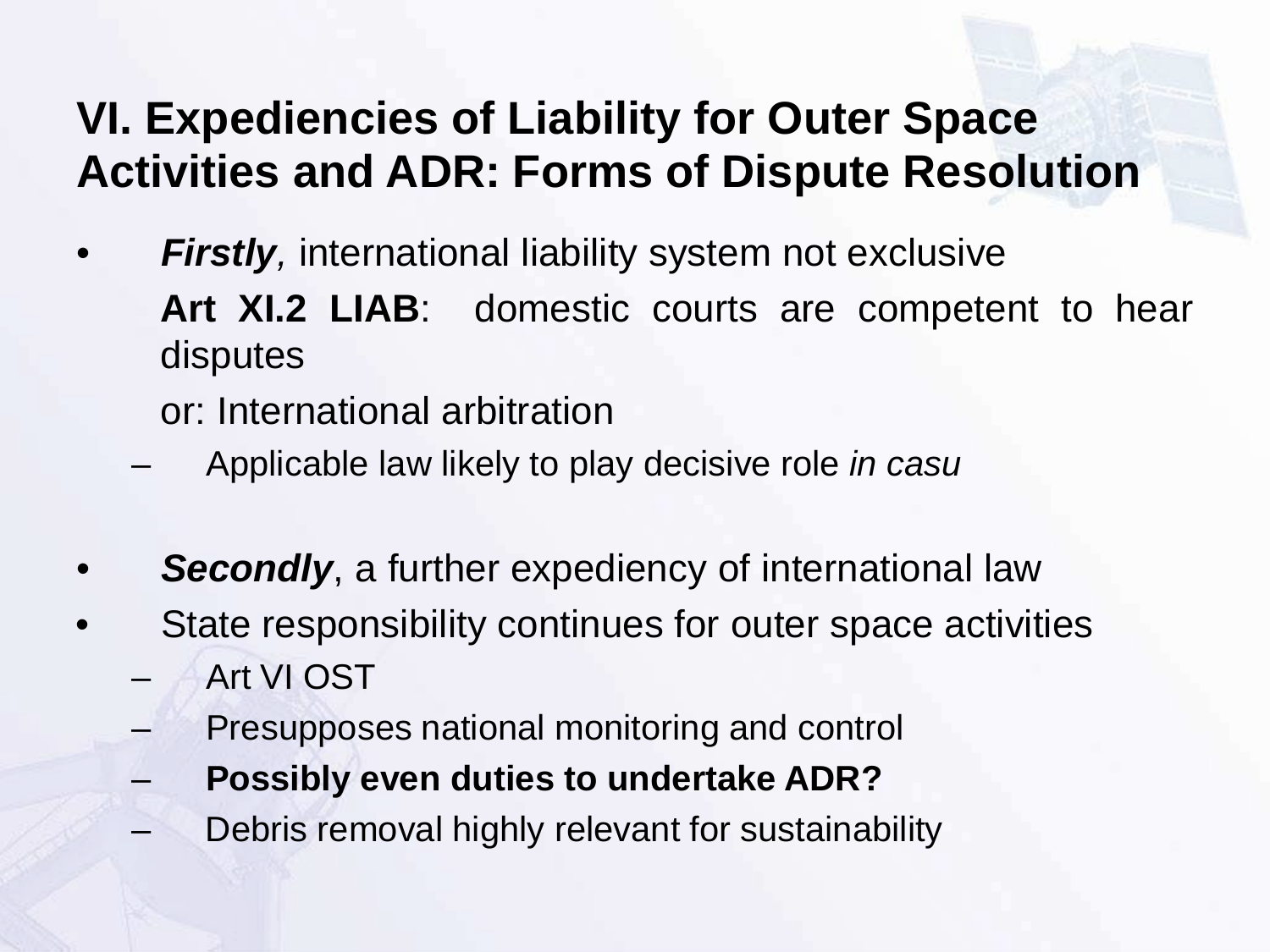

## **VII. Models for ADR and OOS**

- For service contractors or client States: agreement/ acceptance by Agency, State or IGO of international liability
	- General exclusion of international state resp.+liability in outer space not possible
	- Unless inter-partes dedicated project model e.g. ISS
	- Assumption of 'own risk' preferred  $=$  risk lies where it falls
- Liability apportionment agreements; prototypes exist in field of launchers' liability
	- E.g. Declaration by certain European Governments on the Launchers Exploitation Phase of Ariane, Vega, and Soyuz from the GSC 2007, entry into force 2009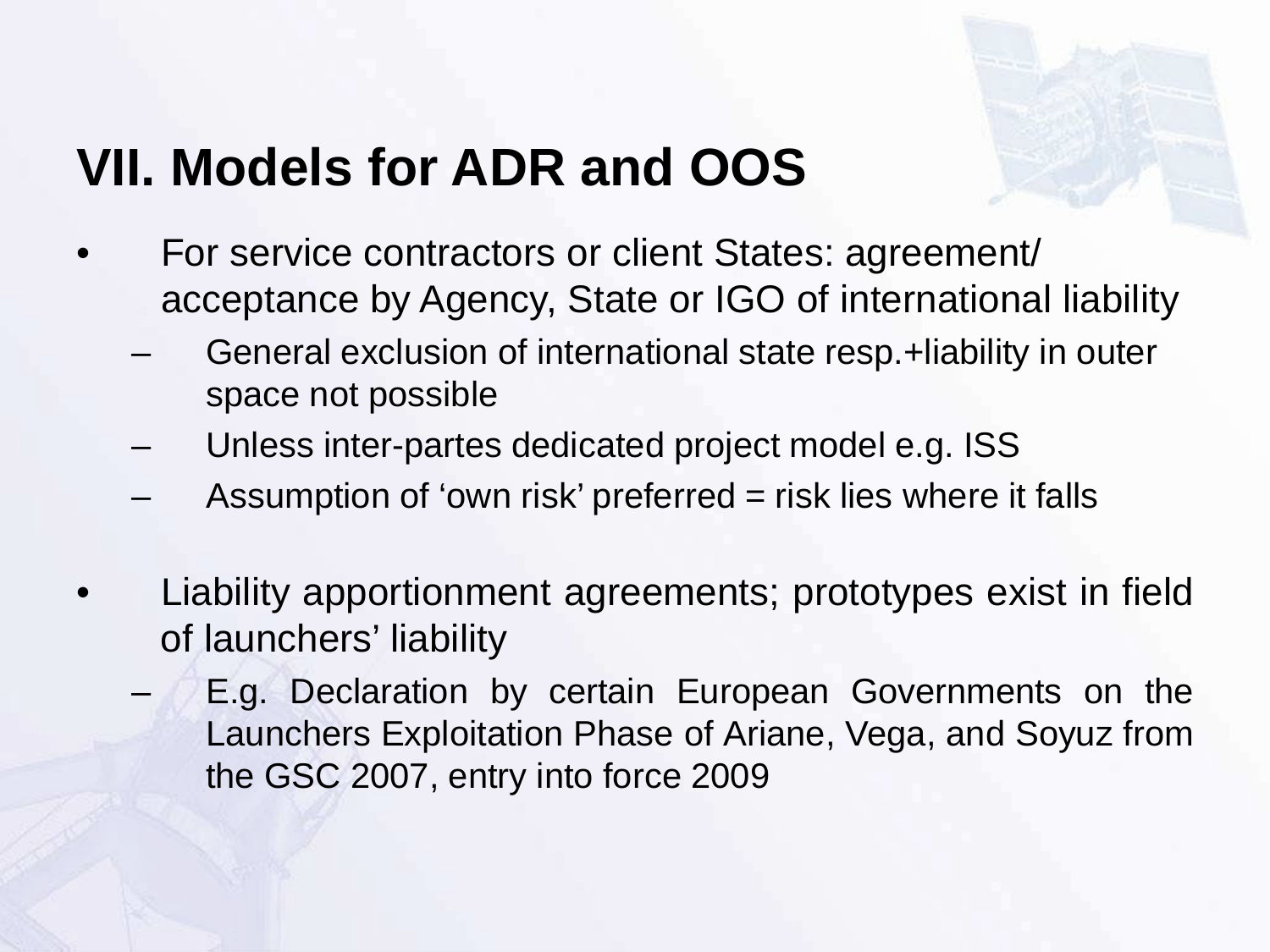## **VIII. Commercial OOS**



- Realistic concept, where ventures backed by acceptance of state or IGO external , fault liabilities as indicated
- Risk allocation between contract partners traditionally known in commercial sector, with liability waivers between parties and contractors
- No exceptions for gross negligence

– National space laws

- Insurance? Mathematics of TPL?
- States and Agencies: coordinated re-entry management systems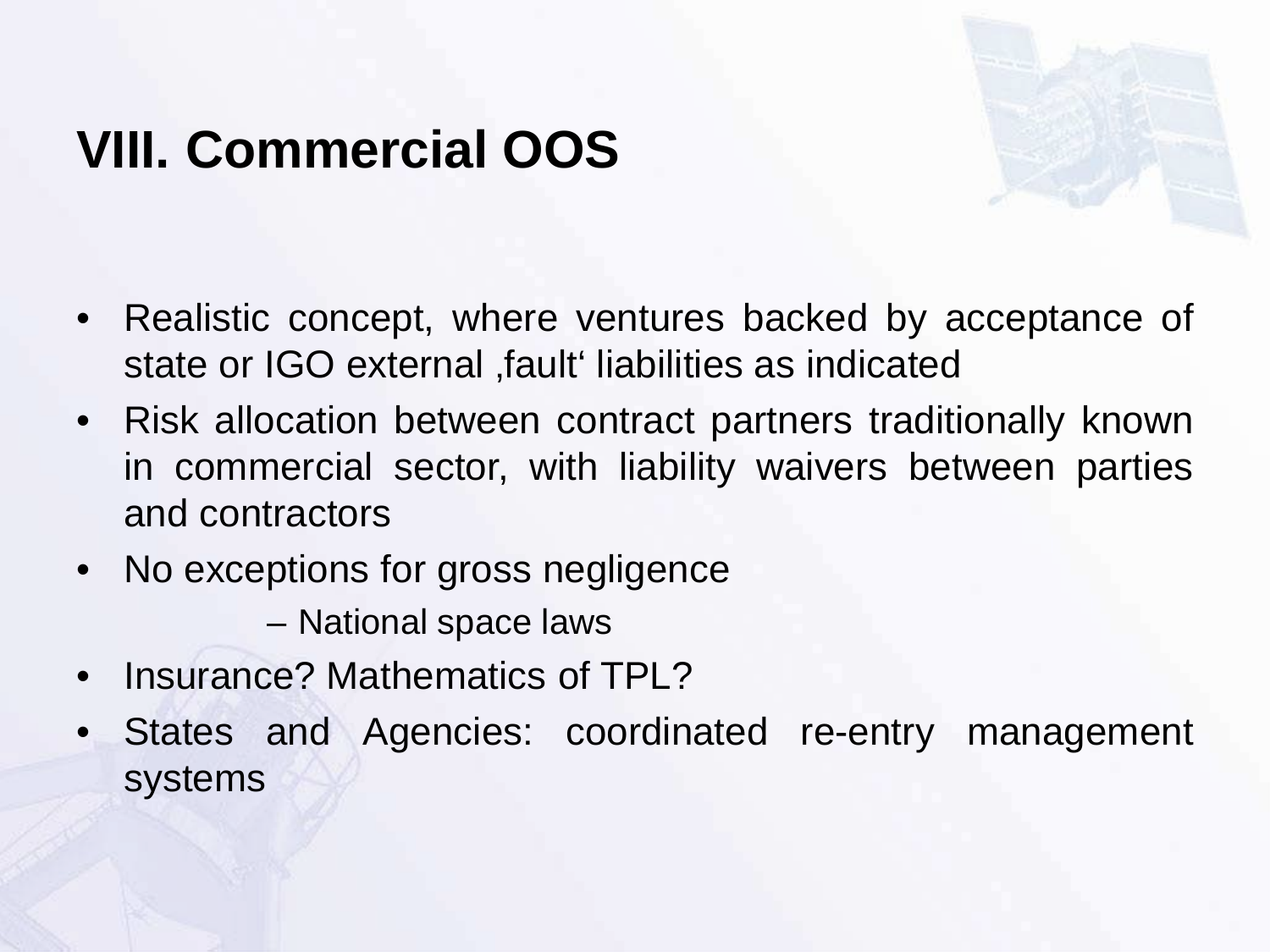

# **IX. Outlook**

• Authorisation, Notification and Collateral risk

– ADR Missions for plurality of states through service provider?

- Collateral risk: insurance and TPL?
- Process of consultation and notification
- Fault; status of guidelines: UNCOPUOS SubC working group D. Q re failure to
- Negligence if ADR not undertaken ?
- Concepts for fees and reward for successful missions